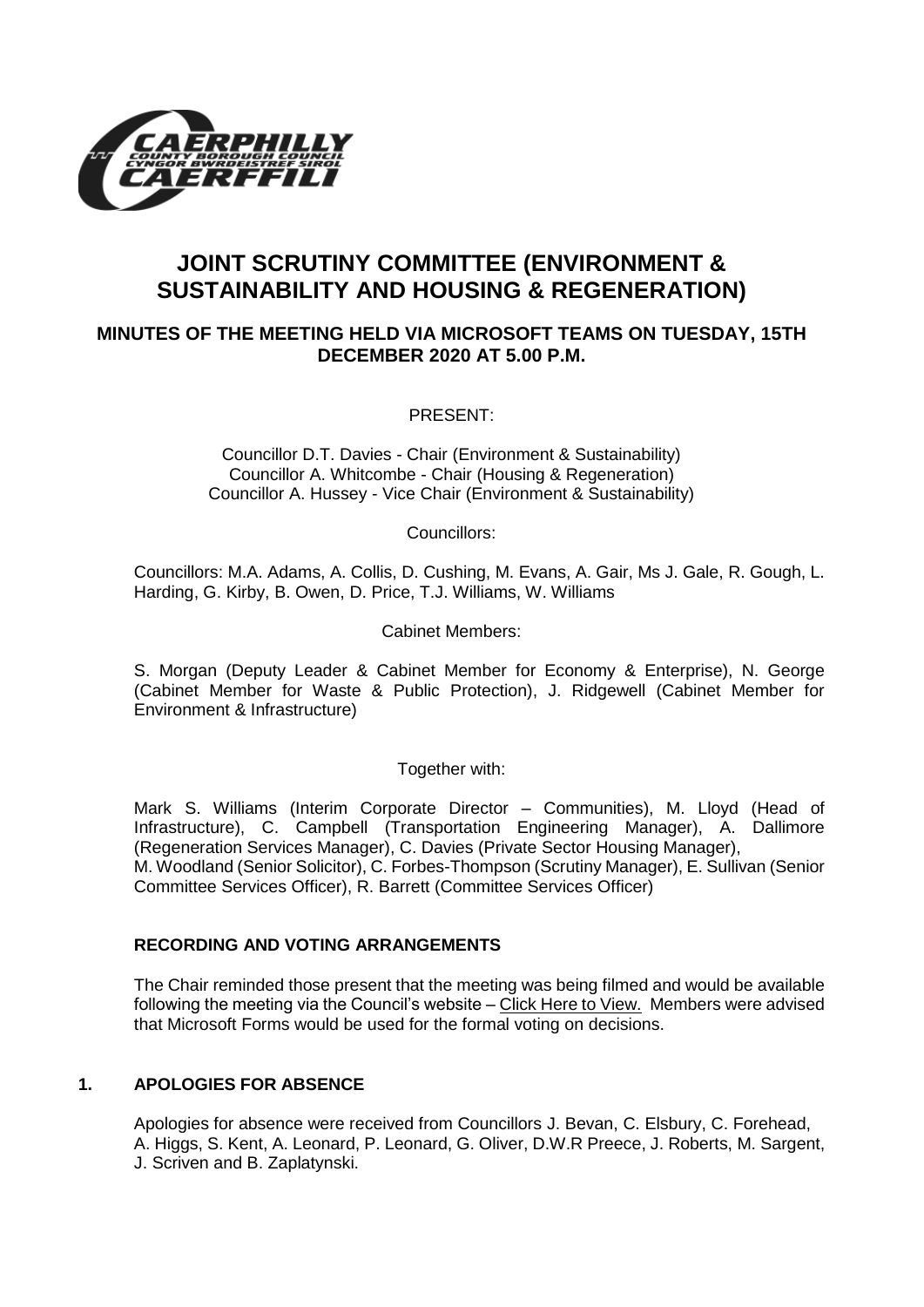#### **2. DECLARATIONS OF INTEREST**

Councillor D. Cushing sought advice in relation to Agenda Item 3 (as a Member of Gelligaer Community Council which had provided evidence to the Task and Finish Group) and was advised there was no requirement to declare an interest on this occasion.

There were no declarations of interest received at the commencement or during the course of the meeting.

#### **REPORTS OF OFFICERS**

Consideration was given to the following reports.

## **3. ENFORCED SALE POLICY**

With the permission of the Chair, this item was brought forward on the agenda.

The Cabinet Member for Economy & Enterprise presented the report, which sought the views of the Scrutiny Committee on a proposed Enforced Sale Policy, prior to its presentation to Cabinet for approval. This is a mechanism by which problematic, long-term empty private sector dwellings, derelict commercial properties and land are brought back into beneficial use where Council debts have been registered against the property but not discharged.

Officers explained that the purpose of this policy is to set out a framework for Caerphilly County Borough Council to use statutory powers under the Enforced Sale Procedure with a view of targeting long-term problematic empty properties, and to bring these properties back into use where possible. The Council recognises the importance of bringing such properties back into use, as they can be a source of many problems including negative visual amenity, nuisance to adjacent occupiers, and increased anti-social behaviour. An Enforced Sale Policy will aim to free up public sector resources, recoup debts owed to the Authority, improve local communities and may increase the supply of affordable housing. It was emphasised to Members that the proposed policy would only apply to empty properties and only be used as a last resort where all other avenues to encourage beneficial use of a property have failed.

During the course of the ensuing debate, and in response to a Member's query on weighted criteria and policy triggers, Officers gave assurances that the criteria as set out in the policy must be followed and the Council would follow the steps to try to proactively engage with property owners before using this policy. Officers provided clarification on the number of empty properties across the county borough (ranging between 1000-1500 properties per annum) and explained that the Council Tax database which is checked every April will identify those properties registered as empty for 6 months or more. However, the majority of these properties will make their way onto the housing market and it is anticipated that this policy will only apply to a very low number of properties.

In response to Members' queries, clarification was also provided on the Land Registry process in cases where the property does not have a registered owner, with it noted that this is situation becoming an infrequent occurrence due to the requirement to register house sales with the Land Registry. It was also confirmed that the length of time taken to acquire a property and bring it back into beneficial use under the Enforced Sale Policy is likely to vary on a case by case basis but could generally take around 6-7 months to complete. It was highlighted to Members that the proposed policy will be a useful and cost neutral mechanism for the Council. Officers also confirmed that any authorisation in relation to the marketing and sale of an acquired property would need to be approved by the relevant Director.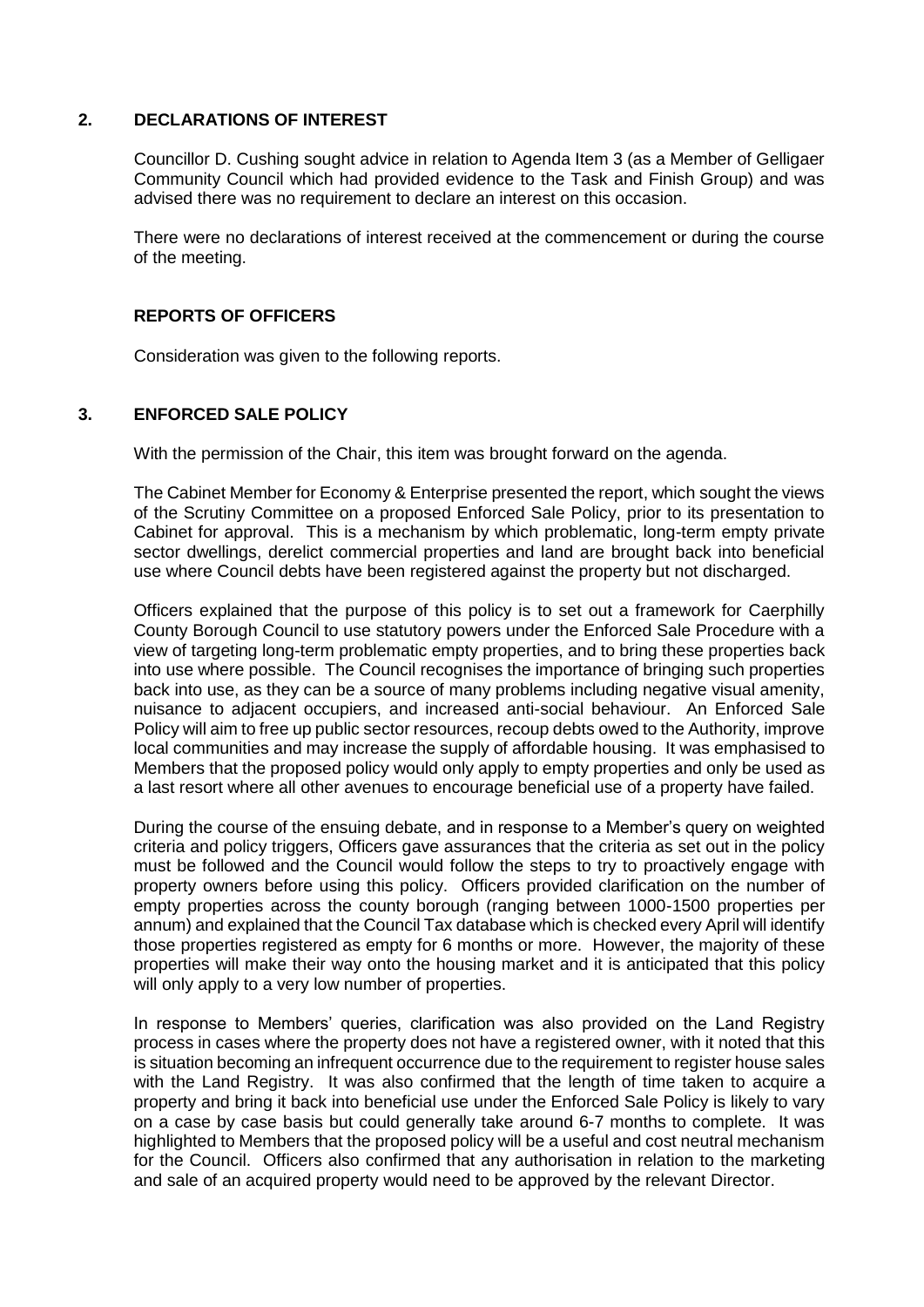Having considered the report and provided their views on the proposals, it was moved and seconded that the following recommendations be forwarded to Cabinet for approval, and by way of Microsoft Forms (and in nothing there were 13 for, 0 against and 0 abstentions) this was unanimously agreed.

RECOMMENDED to Cabinet that:-

- (i) the Enforced Sale Policy as an enforcement tool for Caerphilly County Borough Council be adopted;
- (ii) a figure of £500 be adopted as the level of debt at which this policy can be implemented.

# **4. CAERPHILLY COUNTY BOROUGH COUNCIL CAR PARKS TASK AND FINISH GROUP**

Councillor Rob Gough (Chair of the Car Park Task and Finish Group) presented the report, which informed the Joint Scrutiny Committee of the findings of the joint Task and Finish Group that was established to review car parks managed by Caerphilly County Borough Council. The Scrutiny Committee were asked to consider a number of recommendations made by the Task and Finish Group as set out in Sections 3.2 to 3.16 of the report and determine its recommendations to Cabinet.

The Joint Scrutiny Committee were advised of the extensive research and work carried out to inform the findings of the Task and Finish Group and placed on record their thanks to all Officers and Members that had been involved in the work of the Group.

The Joint Scrutiny Committee considered each of the Task and Finish Group recommendations in turn and took a show of hands following debate on each item to ascertain a broad view on that particular recommendation. It was noted that once all the recommendations had been considered, they would then be grouped according to general consensus and would be formally voted upon via Microsoft Forms.

The Joint Scrutiny Committee were supportive of a standardised hourly rate at all car parks across the county borough which should be set at the same level as the current 70p starting tariff across the majority of the Council's car parks (with the exception of Oakfield Street in Ystrad Mynach and the Twyn car park in Caerphilly) and were set out in Appendix 1 of the report. Members were supportive of the free use of car parks close to schools for a limited time to relieve congestion and improve safety. In addition, the Joint Scrutiny Committee endorsed the removal of parking charges at the 5 country parks and were also of the view that Cwmcarn Visitor Centre car park should continue to charge for parking.

There were some recommendations that the Joint Scrutiny Committee did not support. These included offering reduced parking permits for local businesses as it was felt that the existing reduced permits were sufficient. Members did not support the introduction of charges at park and ride car parks due to concerns that this would result in increased parking in residential areas. Finally, the Joint Scrutiny Committee did not support the ring-fencing of surplus car park income solely for improvement of car parks due to the potential impact upon budget available to the Infrastructure Department for maintenance in other areas, such as main roads.

The Joint Scrutiny Committee agreed that some of the recommendations should be deferred until the outcome and impact of the Covid-19 pandemic is known. These included the removal of Sunday charges at the Twyn car park in Caerphilly, non-enforcement of charges on St David's Day and introducing charges at free car parks. There were two recommendations that were deferred for a report to return to the relevant Scrutiny Committee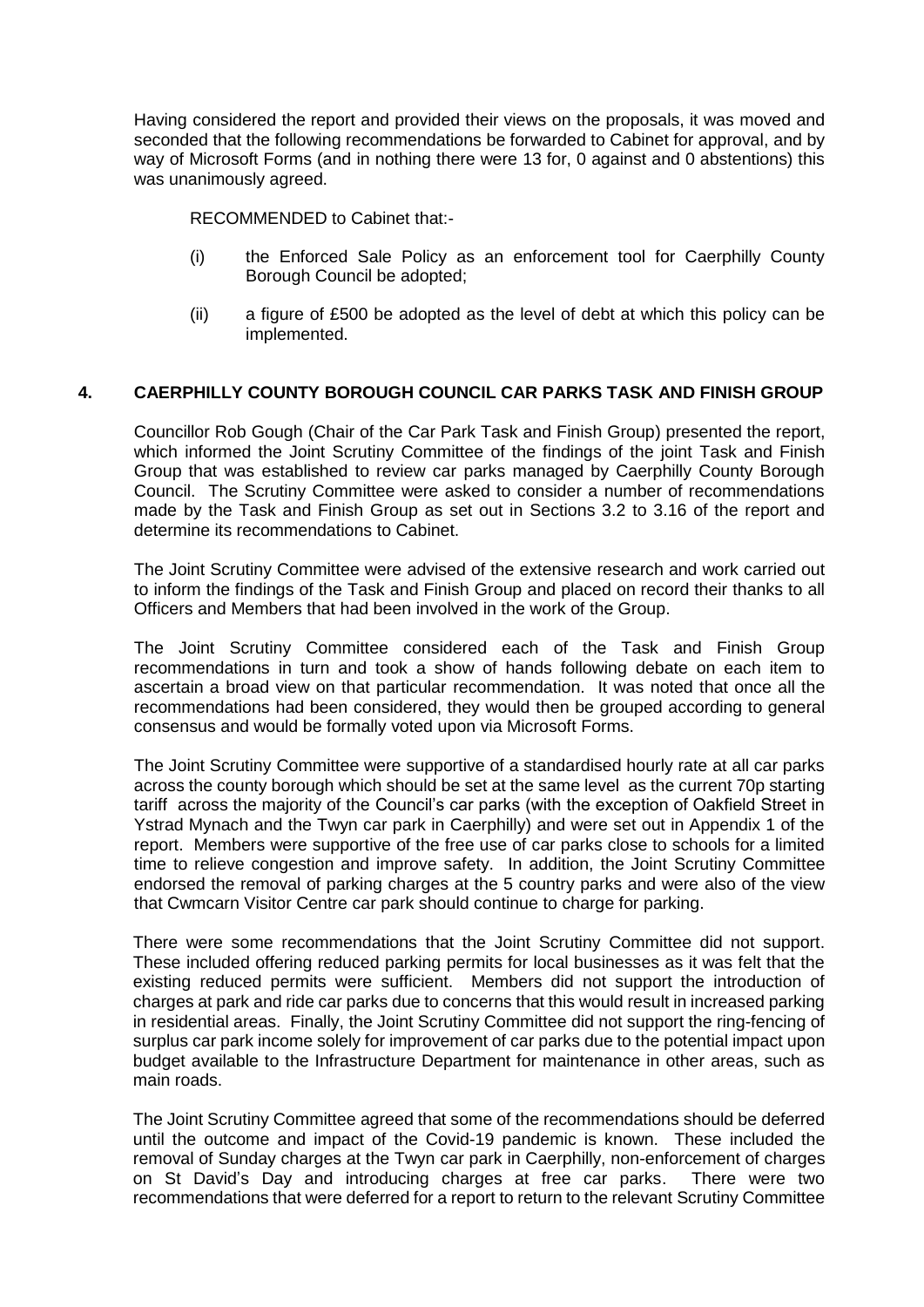on zoning and residential parking areas. The recommendation regarding ceasing locking of the two car parks at night in Blackwood was also deferred for further discussion with ward members upon the retirement of the current post-holder. Members also agreed to remove Recommendation 3.12 on extending free parking across the county borough for a period of 3 months from 31st December 2020 and review thereafter, as this had already been agreed by Cabinet on 9th December 2020.

Members sought an update on the replacement of pay and display payment machines and were advised that more modern machines would allow card payments and there is circa 50% of the funding already available (£170,000 via the WG TRI grant). Members agreed to make an additional recommendation (3.17) to Cabinet asking that the Council proceed with the purchase of the new machines.

Having considered the findings and recommendations of the Task and Finish Group, and having agreed the inclusion of an additional recommendation (3.17), it was moved and seconded that the following recommendations be forwarded to Cabinet for approval and by way of Microsoft Forms (and in nothing there were 13 for, 0 against and 0 abstentions) this was unanimously agreed.

RECOMMENDED to Cabinet that:-

- (i) Current hourly tariffs at publicly available pay and display highway owned car parks be standardised across county borough for long term and short-term parking respectively. It is suggested that charges are set at a current lower level (Task & Finish recommendation 3.2);
- (ii) Parking charges at the 5 country parks be removed to recognise the significant health benefits to residents (Task & Finish recommendation 3.3);
- (iii) Where car parks in close proximity to school are having parking issues during school drop off and pick up times, Officers be given discretion to allow a free parking concession to parents/carers for a limited time and in consultation with local ward members (Task & Finish recommendation 3.5);
- (iv) The current approach to the use of car parks for trading and events be allowed to continue and Officers be permitted to continue to use discretion in respect of applications that have community benefit (Task & Finish recommendation 3.13);
- (v) Opportunities to improve existing CCTV be explored where grant funding or match funding is available (Task & Finish recommendation 3.16);
- (vi) A programme to upgrade pay and display machines across the county borough be implemented (additional Scrutiny recommendation 3.17).

It was moved and seconded that the following Task & Finish recommendations not be supported. By way of Microsoft Forms (and in nothing there were 12 for, 0 against and 2 abstentions) this was agreed by the majority present.

RESOLVED that the following Task & Finish recommendations not be supported:-

(i) offering local businesses reduced charge parking permits for their staff to park in car parks (Task & Finish recommendation 3.4);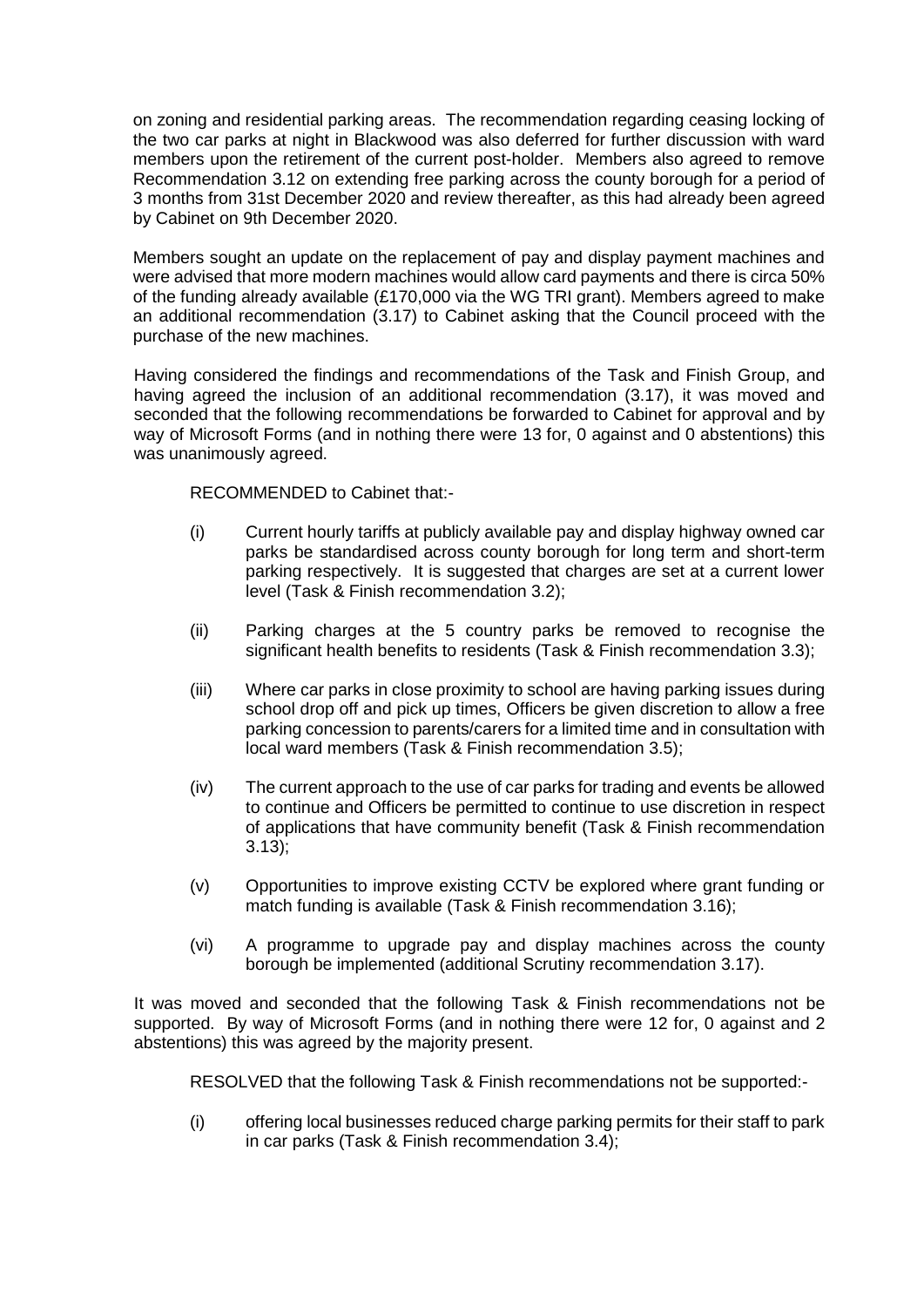- (ii) for the charging of Park and Ride facilities to be reviewed by Cabinet (Task & Finish recommendation 3.8);
- (iii) the ring-fencing of all surplus car parking income for maintenance and improvement of car parks (Task & Finish recommendation 3.15).

It was moved and seconded that the following Task & Finish recommendations be deferred pending the outcome of the Covid-19 pandemic. By way of Microsoft Forms (and in nothing there were 14 for, 0 against and 0 abstentions) this was unanimously agreed.

RESOLVED that the following Task & Finish recommendations be deferred pending the outcome of the Covid-19 pandemic:-

- (i) Remove Sunday parking charges at Twyn Car park on Sundays (Task & Finish recommendation 3.6);
- (ii) That car park charges not be enforced on St David's Day (Task & Finish recommendation 3.7);
- (iii) consideration of charging at free car parks (Task & Finish recommendation 3.9).

It was moved and seconded that the following Task & Finish recommendations be deferred for a further report to Scrutiny Committee. By way of Microsoft Forms (and in nothing there were 14 for, 0 against and 0 abstentions) this was unanimously agreed.

RESOLVED that the following Task & Finish recommendations be deferred for a further report to Scrutiny Committee:-

- (i) That priority be given in the county wide review for consideration of zoning of residential parking areas of main towns (Task & Finish recommendation 3.10);
- (ii) That the criteria for residential parking permit areas be reviewed to offer a more flexible approach that takes into account areas outside of principal towns where customer parking to access local businesses impacts on residential areas (Task & Finish recommendation 3.11).

It was moved and seconded that the following Task & Finish recommendation be removed as this matter has already been approved by Cabinet. By way of Microsoft Forms (and in nothing there were 13 for, 0 against and 1 abstention) this was agreed by the majority present.

RESOLVED that the following Task & Finish recommendation be removed as this matter has already been approved by Cabinet:-

(i) That the current non-enforcement of parking charges at council owned car parks be extended after 31.12.20 for three months and then reviewed to consider if the impact of Covid-19 on town centres is ongoing at that time (Task & Finish recommendation 3.12).

It was moved and seconded that the following Task & Finish recommendation be deferred for further discussion with local ward members upon retirement of the current postholder. By way of Microsoft Forms (and in nothing there were 14 for, 0 against and 0 abstentions) this was unanimously agreed.